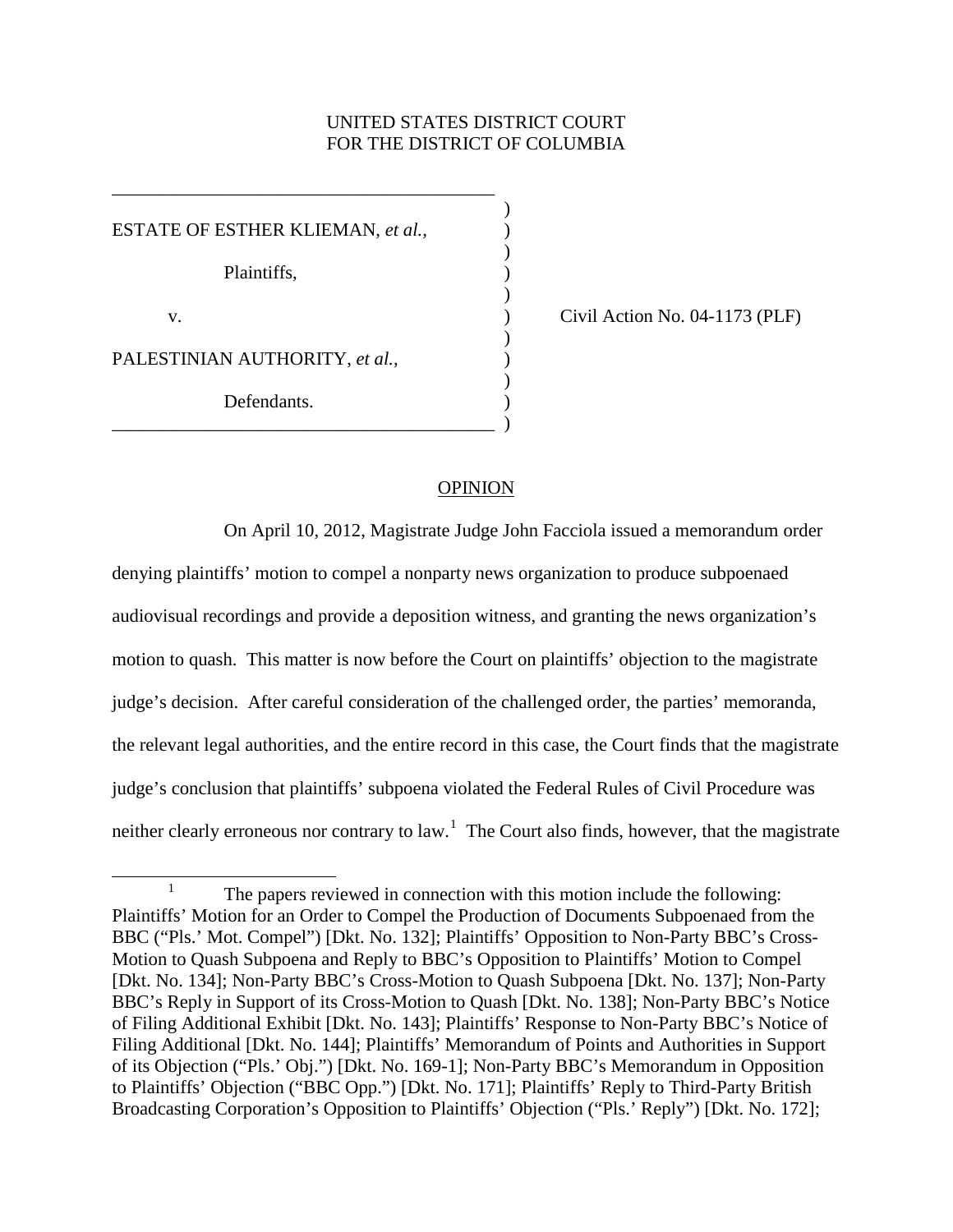judge erred in failing to consider whether the subpoena could be modified so as to comply with the applicable rules. Upon its own independent review, the Court finds that, with respect to a portion of the request, the subpoena may be so modified. It therefore sustains in part and overrules in part plaintiffs' objection.

## I. BACKGROUND

The Court previously has described the factual background of this case, see Estate of Klieman v. Palestinian Auth., 424 F. Supp. 2d 153,155-56 (D.D.C. 2006); Estate of Klieman v. Palestinian Auth., 467 F. Supp. 2d 107, 110-11 (D.D.C. 2006), and therefore summarizes only the facts relevant to plaintiffs' objection.

Esther Klieman, an American citizen, was killed in Israel on March 24, 2002, when several individuals opened fire on the public bus on which she was traveling. The estate, survivors, and heirs of Esther Klieman subsequently brought this action under Section 2333 of the Antiterrorism Act of 1991 ("ATA"), 18 U.S.C. §§ 2331 et seq., and various tort theories against several defendants, most of whom since have been dismissed from this case. See Estate of Klieman v. Palestinian Auth., 547 F. Supp. 2d 8, 15 (D.D.C. 2008). The sole remaining defendants are the Palestinian Authority (the "PA") and the Palestine Liberation Organization (the "PLO").

Plaintiffs do not allege that leaders or officers of the PA or the PLO directly participated in the fatal shooting of March 24, 2002. Rather, plaintiffs' theory of liability against the PA and the PLO rests on the following assertions: (1) that members of the Al-Aqsa Martyrs Brigades ("Al-Aqsa") shot at the bus on which Klieman was traveling; (2) that Al-Aqsa is the  $\overline{a}$ 

Plaintiffs' Notice of Filing Supplemental Authority in Support of Their Objection ("Pls.' Notice Supp. Auth.") [Dkt. No. 181]; Non-Party BBC's Response to Plaintiffs' Notice of Filing Supplemental Authority ("BBC's Response Supp. Auth.") [Dkt. No. 184].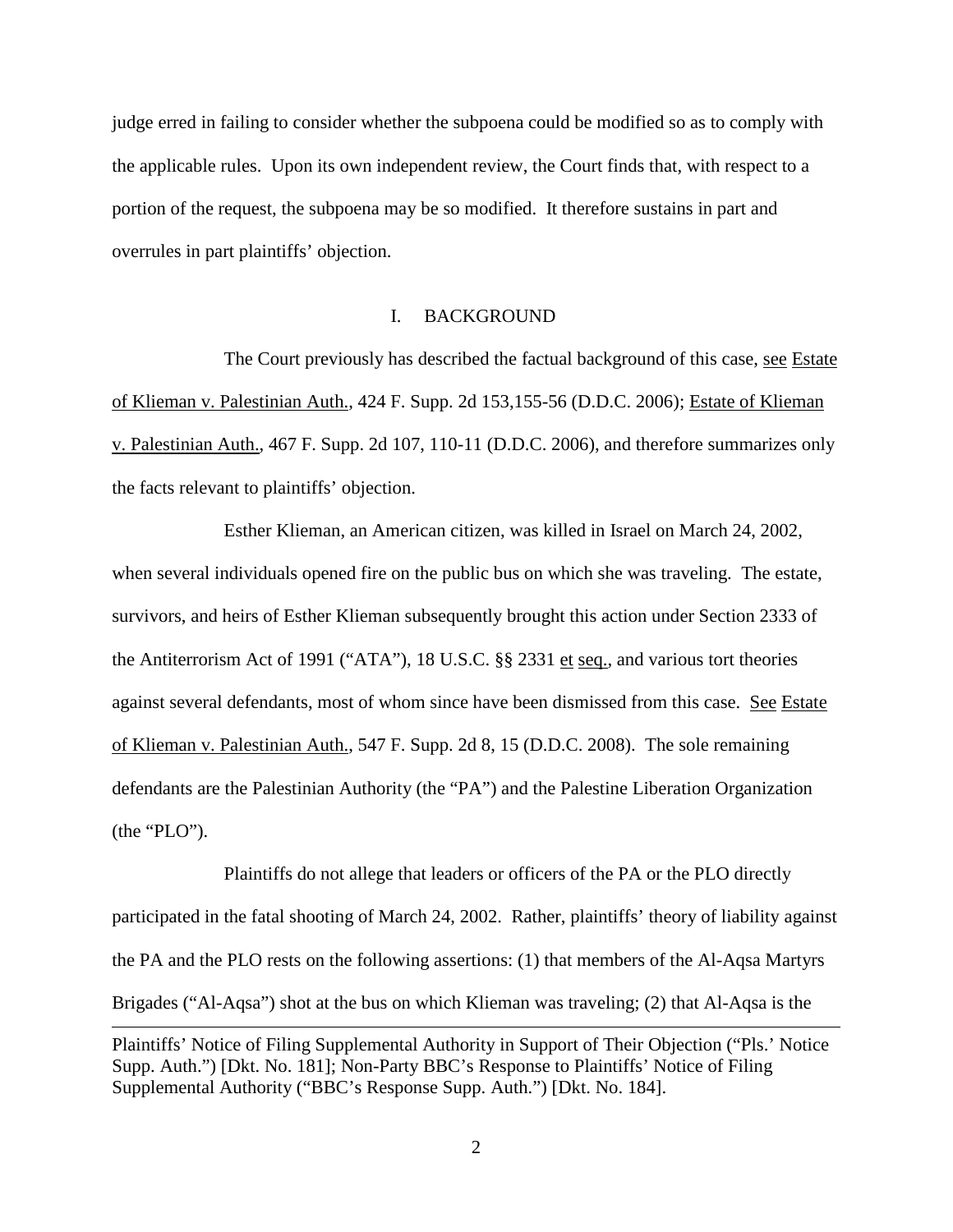military arm of Fatah; (3) that Fatah is funded by the PA and/or the PLO; and (4) that the PA and PLO provided weapons, instruments, permission, training, and funding to Al-Aqsa to support its terrorist activities. Pls.' Obj. at 3.

Plaintiffs assert that a documentary on the late PA/PLO leader Yasser Arafat, produced by the British Broadcasting Corporation (the "BBC") in 2003, provides clear evidence in support of their claims. In this documentary, according to plaintiffs, Fatah leader Abu Rumaileh "confirmed . . . that Fatah and Al Aqsa Martyrs Brigade are one and the same entity led by the then PA/PLO leader Yasser Arafat . . . and are indistinguishable from each other." Pls.' Obj. at 4. Plaintiffs also assert that "Al Aqsa Martyrs Brigade leader Zakaria Zubeidi confirmed that he received and carried out orders from PA/PLO leader Yasser Arafat." Id. at 5. Plaintiffs argue that these statements will establish the PA/PLO's liability for the attack that resulted in Klieman's death. Id. at 7.

In September 2011, plaintiffs served on the BBC's Washington, D.C. Bureau office a subpoena *duces tecum*, which sought the production of "[a]uthentic, complete and unedited" audiovisual copies of the following: (1) "the BBC program titled 'Arafat Investigated' which was broadcast by BBC on or about November 9, 2003" and (2) all recordings, including outtakes, which were prepared for that program and which relate to and include the interviews conducted with Ata Abu Rumaileh and Zakaria Zubeidi. Pls.' Obj. Ex. B, App. B at 1-2. In addition, plaintiffs also requested (3) that the BBC designate a knowledgeable deposition witness, pursuant to Rule 30(b)(6) of the Federal Rules of Civil Procedure, who could testify on behalf of the BBC regarding the authenticity of the recordings, the manner in which they were created, copied and stored, and the manner in which recordings of these type were generally stored by the BBC. Id., App. A at 1.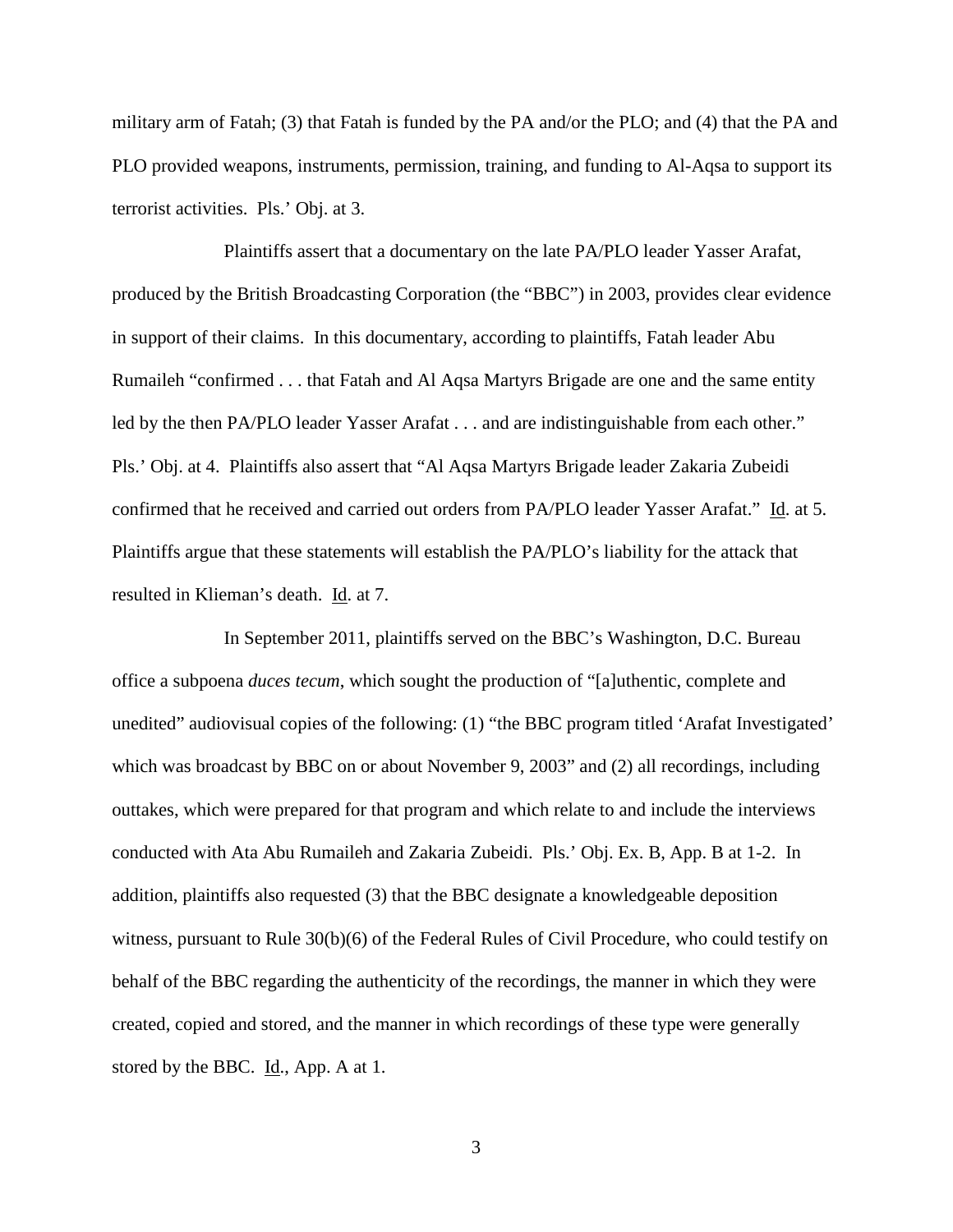The BBC refused to comply with the subpoena. On November 9, 2011, plaintiffs moved to compel; the BBC filed a cross-motion to quash on November 18, 2011.

Pursuant to this Court's June 20, 2008 Referral Order, Magistrate Judge Facciola reviewed the parties' cross-motions and issued a memorandum order denying the plaintiffs' motion to compel and granting the BBC's motion to quash. See Estate of Klieman v. Palestinian Auth., 861 F. Supp. 2d 1 (D.D.C. 2012). In his opinion, Judge Facciola cited the BBC's representation that the only person who could meet the qualifications of paragraph 3 of the subpoena was not within 100 miles of this Court. *Id.* at 2. Thus, he reasoned, the subpoena must be quashed pursuant to Rule 45(c) of the Federal Rules of Civil Procedure, which protects nonparty individuals from being compelled to travel more than 100 miles to attend a deposition. Id.

Plaintiffs assert that Judge Facciola's decision is clearly erroneous and contrary to law. They assert that Rule 45's territorial restriction does not apply to requests for documents, and thus is irrelevant to the portion of the subpoena requesting documents. Pls.' Obj. at 17-18. Plaintiffs also contend that by virtue of the BBC's presence in the District of Columbia, the BBC is obligated, under Rule 30(b)(6), to "create" a deponent who can speak knowledgeably to the authenticity of the requested materials and the manner in which they were recorded and stored by the BBC. Id. at 13-17.

The BBC maintains that Judge Facciola's order should be upheld on the grounds set forth in his decision. BBC Opp. at 1-2. The BBC further argues that even if the subpoena does not violate Rule 45(c), it should be quashed on two independent grounds: that the materials are protected under the First Amendment by a "reporter's privilege," and that the materials would be inadmissible at trial. Id. at 2.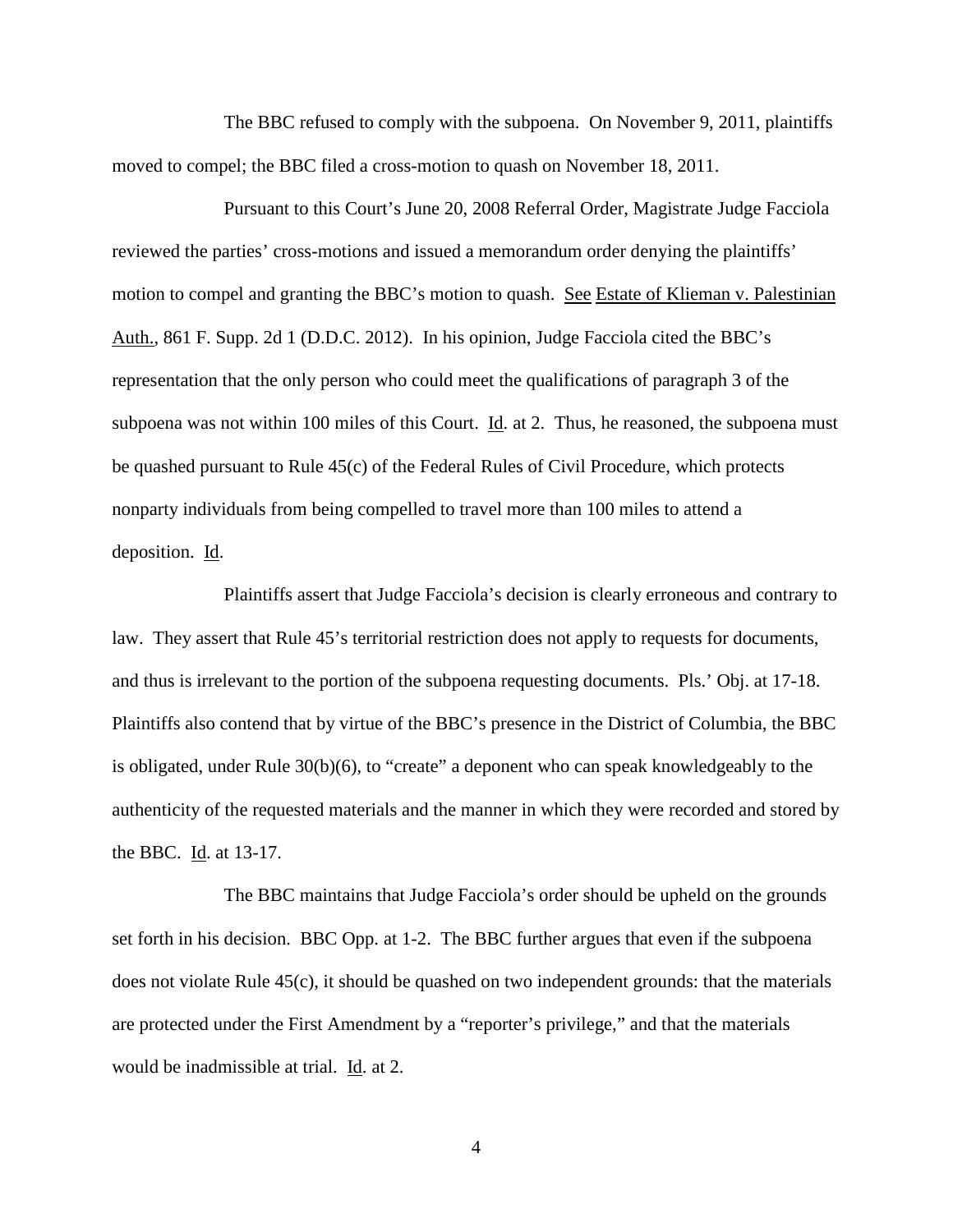## II. STANDARD OF REVIEW

When a party objects to a magistrate judge's determination with respect to a nondispositive matter, the Court must modify or set aside all or part of the magistrate judge's order if it is "clearly erroneous" or "contrary to law." FED. R. CIV. P. 72(a); see also LOC. CIV. R. 72.2(c). The "clearly erroneous" standard "applies to factual findings and discretionary decisions," and is met when, "although there is evidence to support [a determination], the reviewing court on the entire evidence is left with the definite and firm conviction that a mistake has been committed." Am. Center for Civ. Justice v. Ambush, 794 F. Supp. 2d 123, 129 (D.D.C. 2011) (internal quotations omitted); <u>see also Beale v. Dist. of Columbia</u>, 545 F. Supp. 2d 8, 13 (D.D.C. 2008). "The 'contrary to law' standard, by contrast, permits *de novo* review of a magistrate judge's legal conclusions." Am. Center for Civ. Justice v. Ambush, 794 F. Supp. 2d at 129 (citing First Am. Corp. v. Al-Nahyan, 2 F. Supp. 2d 58, 60 (D.D.C. 1998)).

## III. DISCUSSION

### *A. Territorial Restrictions on Discovery from Nonparties*

### 1. Territorial Restrictions on Deponents

Rule 30 of the Federal Rules of Civil Procedure provides that "[a] party may, by oral questions, depose any person, including a party, without leave of court[.]" FED. R. CIV. P.  $30(a)(1)$ . If a party seeks to depose an organization, rather than a specific individual, "[t]he named organization must then designate one or more officers, directors, or managing agents, or designate other persons who consent to testify on its behalf." FED. R. CIV. P. 30(b)(6). Rule  $30(b)(6)$  applies to any organization subject to a deposition subpoena, including nonparties. Id. (providing that "[a] subpoena must advise a nonparty organization of its duty to make this designation").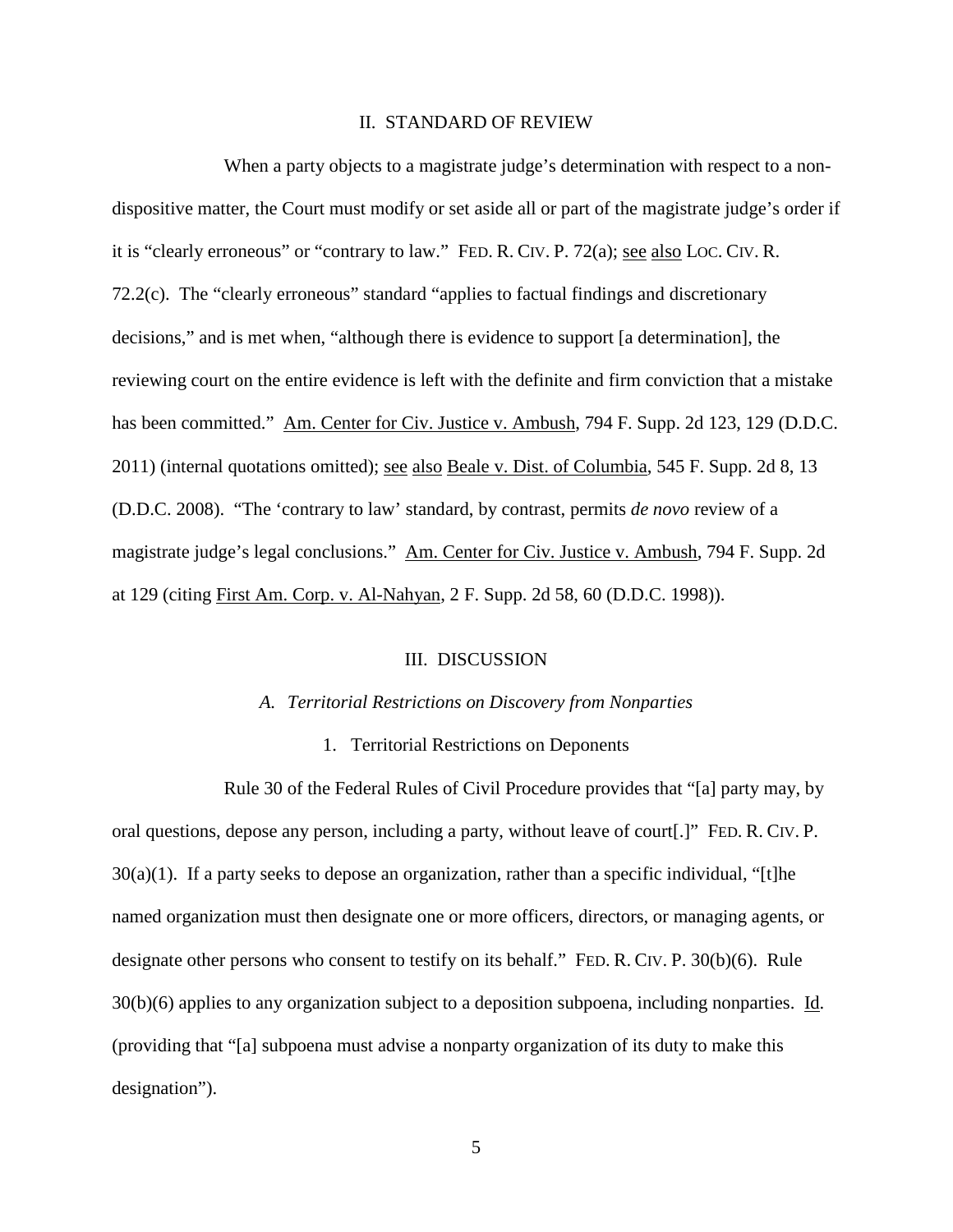Plaintiffs do not seek to depose any specific employee with personal knowledge of the contents or storage of the audiovisual recordings. Rather, plaintiffs request that the BBC designate a knowledgeable Rule 30(b)(6) deponent who can attest to "the authenticity of the Program and the Outtakes, and the manner in which they were created and stored by the BBC" in order to establish their admissibility in court as "business records." Pls.' Obj. at 8.

The BBC asserts that it does not employ any individual in or near Washington, D.C., who could serve as a deponent for this matter, and that every person who could serve as a deponent resides and works in the United Kingdom. BBC Opp. at 3-4. Judge Facciola accepted this representation. See Estate of Klieman v. Palestinian Auth., 861 F. Supp. 2d at 2. As the BBC is headquartered in the United Kingdom and produced the documentary there, and staffs only a news bureau in Washington, D.C., the Court finds that Judge Facciola did not err in doing so. Plaintiffs' request for a deposition therefore is foreclosed by Rule  $45(c)(3)$ , which provides that "the issuing court must quash or modify a subpoena that . . . requires a person who is neither a party nor a party's officer to travel more than 100 miles from where that person resides, is employed, or regularly transacts business in person[.]" FED. R. CIV. P.  $45(c)(3)(B)(ii)$ .

Plaintiffs argue that "the subpoenaed witness for the Rule 30(b)(6) deposition is the BBC itself," not a particular person. Pls.' Obj. at 16. Therefore, they contend, "if the BBC does not have a knowledgeable custodian of records representative in Washington, . . . the BBC is required to *create* a witness or witnesses located within 100 miles of this Court with responsive knowledge." Pls.' Obj. at 12, 16 (emphasis in original). That argument was correctly rejected by the court in Price Waterhouse LLP v. First Am. Corp.:

> Rule 45's goal is to prevent inconvenience to the flesh-and-blood human beings who are asked to testify, not the legal entity for whom those human beings work. That the Rule focuses on the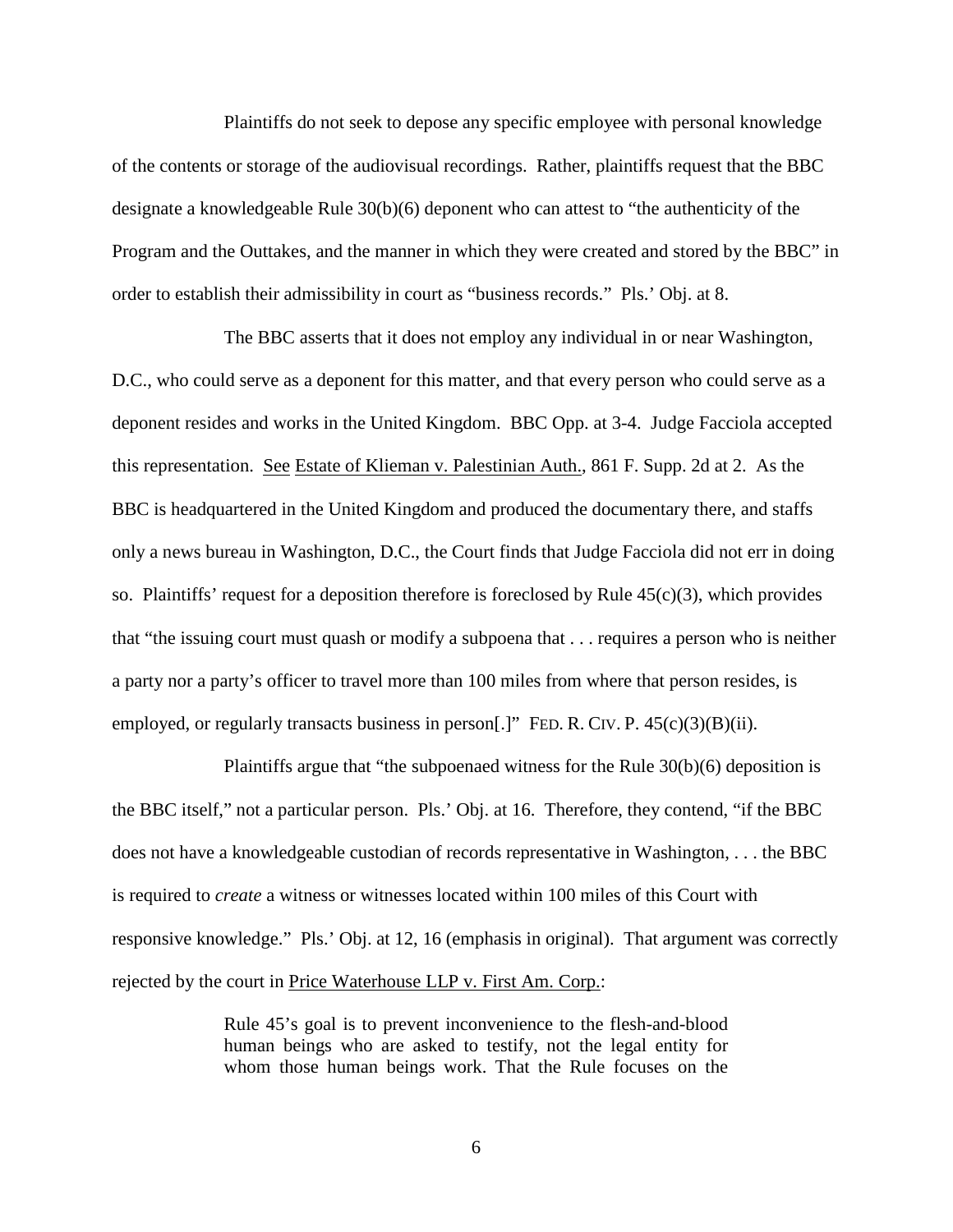individual is supported by the fact that there is no such limitation regarding production by a nonparty of documents. . . .

[A]llowing a subpoena served pursuant to Rule 30(b)(6) to evade the proscriptions of Rule 45(c) would render Rule 45 surplusage and subject nonparties to the same level of burdensome discovery that can be imposed upon a party....

. . .

In essence, any contention that a subpoena served pursuant to Rule 30(b)(6) need not comply with the requirements of Rule 45(c) would ''fly in the face of the intent of Rule 45([c]) which is to 'protect nonparty witnesses from being inconvenienced by being compelled to travel inordinate distances to have their depositions taken."

Price Waterhouse LLP v. First Am. Corp., 182 F.R.D. 56, 63 (S.D.N.Y. 1998) (quoting Stanford

v. Kuwait Airlines Corp., No. 85 Civ. 0477, 1987 WL 26829, at \*3 (S.D.N.Y. Nov. 25, 1987)).

In sum, under Rule 45 this Court must quash a subpoena where a nonparty

organization does not employ anyone who is suitable to serve as a Rule 30(b)(6) representative

within 100 miles of the district. See Sokolow v. Palestine Liberation Org., No. 04 Civ. 397,

2012 WL 3871380, at \*4 (S.D.N.Y. Sept. 6, 2012) (on very similar facts, denying request to

require deposition where only knowledgeable witnesses resided in United Kingdom, but

requiring production of affidavit by BBC after it was served with subpoena in New York);

Krueger Invs., LLC v. Cardinal Health 110, Inc., No. CV 12-0618, 2012 WL 3264524, at \*3 (D.

Ariz. Aug. 9, 2012) (even if DEA arguably could be required to comply with Rule 30(b)(6)

subpoena, Rule 45 "explicitly prohibits a subpoena requiring a non-party to travel more than 100

miles from its place of business to testify"); West Coast Life Ins. Co. v. Life Brokerage Partners,

LLC, Civ. No. 08-CV-80897, 2010 WL 181088, at \*2-3 (D. Del. Jan. 19, 2010) (quashing Rule

30(b)(6) subpoena issued to non-party whose employees worked over 100 miles from district);

1920 Enters., Inc. v. Hartford Steam Boiler Inspection, Civ. Action No. 06-3780, 2007 WL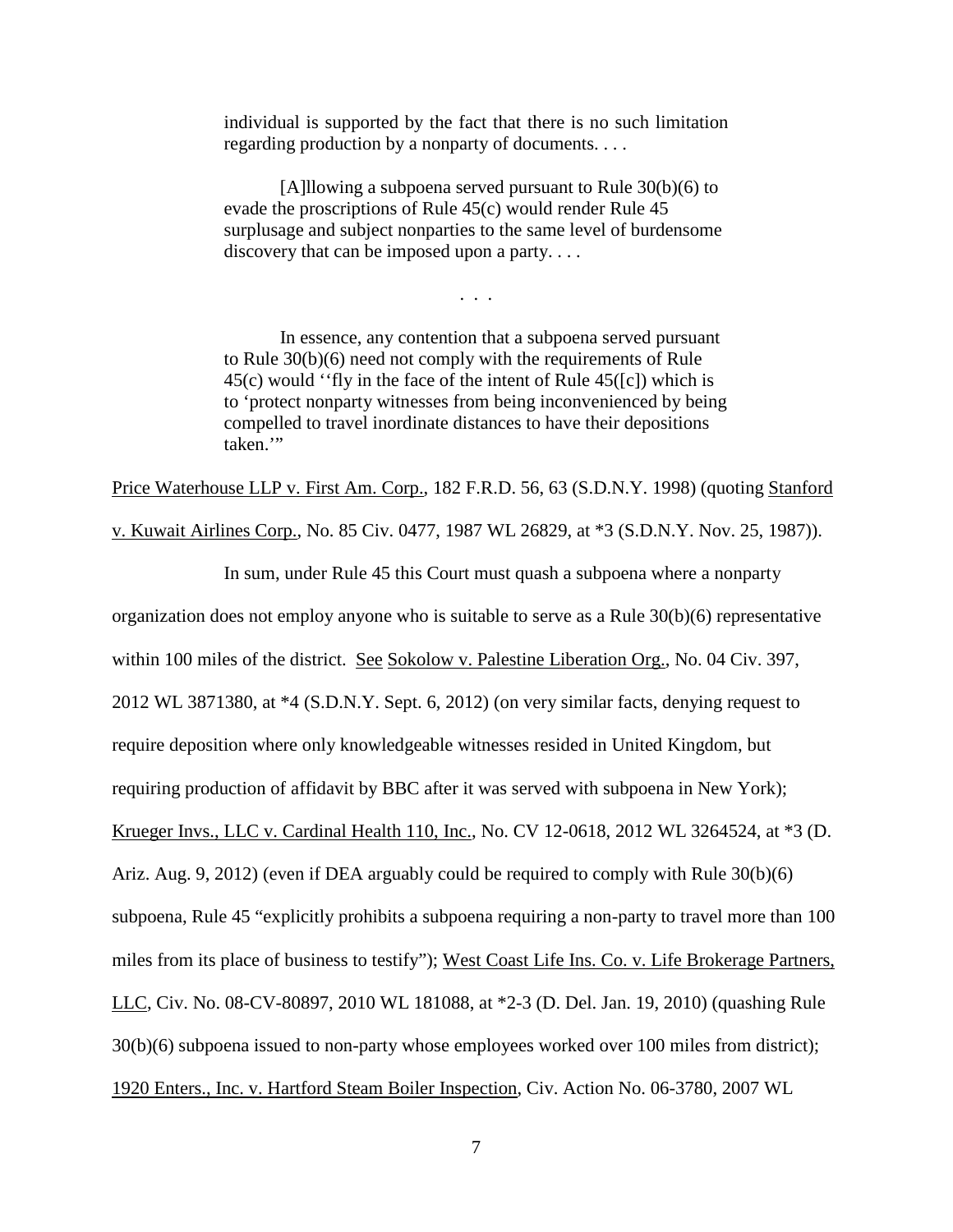1521019, at \*2 (E.D. La. May 23, 2007) (same). A contrary rule would render Rule 45(c)'s protections meaningless in the context of Rule 30(b)(6) witnesses.

Alternatively, plaintiffs suggest that the subpoena could be modified to direct the deposition of a Rule 30(b)(6) witness in London. Pls.' Obj. at 12. While a decision whether to quash or to modify a subpoena is within a judge's discretion, Linder v. Nat'l Sec. Agency, 94 F.3d 693, 695 (D.C. Cir. 1996), "when appropriate, [the judge should] consider the possibility of modifying the subpoena rather than quashing [it]." Northrop Corp. v. McDonnell Douglas Corp., 751 F.2d 395, 403 (D.C. Cir. 1984); see also Flanagan v. Wyndham Int'l, Inc., 231 F.R.D. 98, 102 (D.D.C. 2005) ("A court should be loathe to quash a subpoena if other protection of less absolute character is possible."); cf. Linder v. Nat'l Sec. Agency, 94 F.3d at 698 (noting that modification "is generally preferred to outright quashing," but finding that district court did not err in failing to consider modification of subpoena, where modification was not feasible).

The Court may not modify the subpoena by requiring a deposition in London, as it lacks authority to direct a deposition outside of this district – let alone in another country. The Federal Rules of Civil Procedure make clear that a deposition subpoena "must issue . . . from the court for the district where the deposition is to be taken." FED R. CIV. P.  $45(a)(2)(B)$ ; see Price Waterhouse LLP v. First Am. Corp., 182 F.R.D. at 64 (refusing to modify subpoena such that deposition would take place in England); Sokolow v. Palestine Liberation Org., 2012 WL 3871380, at \*4 (same). Thus, the portion of the subpoena seeking to depose a BBC witness must be quashed as violative of Rule 45.

2. Territorial Restrictions on Compelled Production of Documents

By contrast, the Federal Rules of Civil Procedure permit a party to subpoena *documents* regardless of where those documents are located, provided that the documents are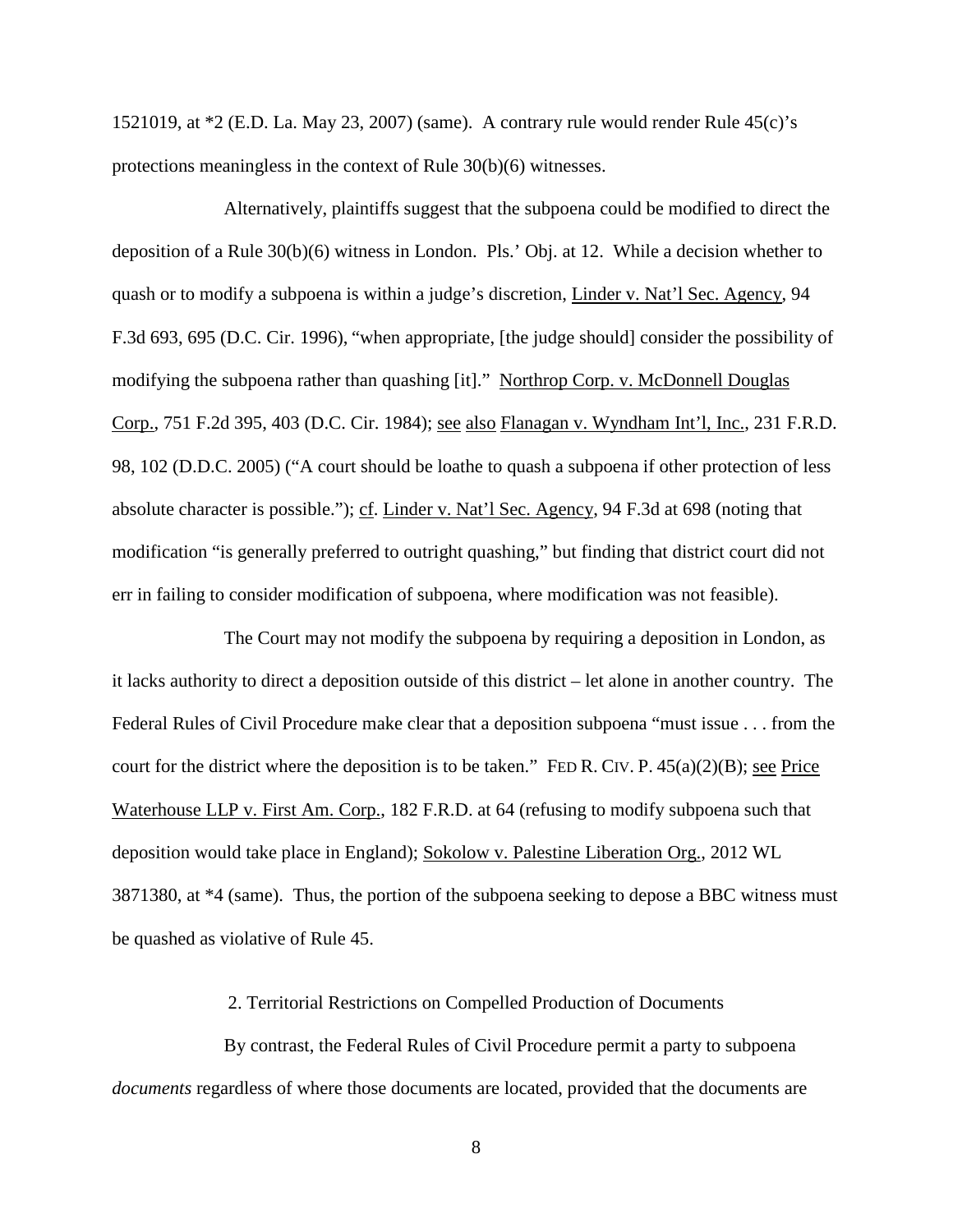within the control of someone subject to the issuing court's jurisdiction. See FED. R. CIV. P. 45(c) (1991) advisory committee's note ("[T]he person subject to the subpoena is required to produce materials in that person's control whether or not the materials are located within the district or within the territory within which the subpoena can be served."); see also 9A CHARLES ALAN WRIGHT AND ARTHUR R. MILLER, FEDERAL PRACTICE & PROCEDURE § 2456, at 417 (3d ed. 2008) ("[E]ven records kept beyond the territorial jurisdiction of the district court issuing the subpoena may be covered if they are controlled by someone subject to the court's jurisdiction."). Because a subpoenaed person or entity that is directed only to produce documents need not appear in person at the place of production, FED. R. CIV. P.  $45(c)(2)(A)$ , Rule  $45$ 's protections against compelled travel do not apply to the production of documentary materials.

Accordingly, courts routinely enforce subpoenas for the production of documents, even where the requested documents are located over 100 miles from the district. See Hay Group, Inc. v. E.B.S. Acquisition Grp., 360 F.3d 404, 412-13 (3d Cir. 2004) (Alito, J.); In re Auto. Refinishing Paint, 229 F.R.D. 482, 494-95 (E.D. Pa. 2005) (finding that subpoena requesting that nonparty's documents located in Belgium be produced in Washington, D.C., complied with Rule 45); Price Waterhouse LLP v. First Am. Corp., 182 F.R.D. at 61; Ghandi v. Police Dep't of City of Detroit, 74 F.R.D. 115, 120-23 (E.D. Mich. 1977).

A magistrate judge in the U.S. District Court for the Southern District of New York recently reviewed a nearly identical subpoena served on the BBC by a set of similarly situated plaintiffs. See Sokolow v. Palestine Liberation Org., 2012 WL 3871380, at \*1. As in this case, the subpoena sought the "Arafat Investigated" video materials and a deposition by a knowledgeable Rule 30(b)(6) witness. Like this Court, the magistrate judge concluded that the deposition request violated Rule 45(c)'s territorial restrictions, but that the documentary request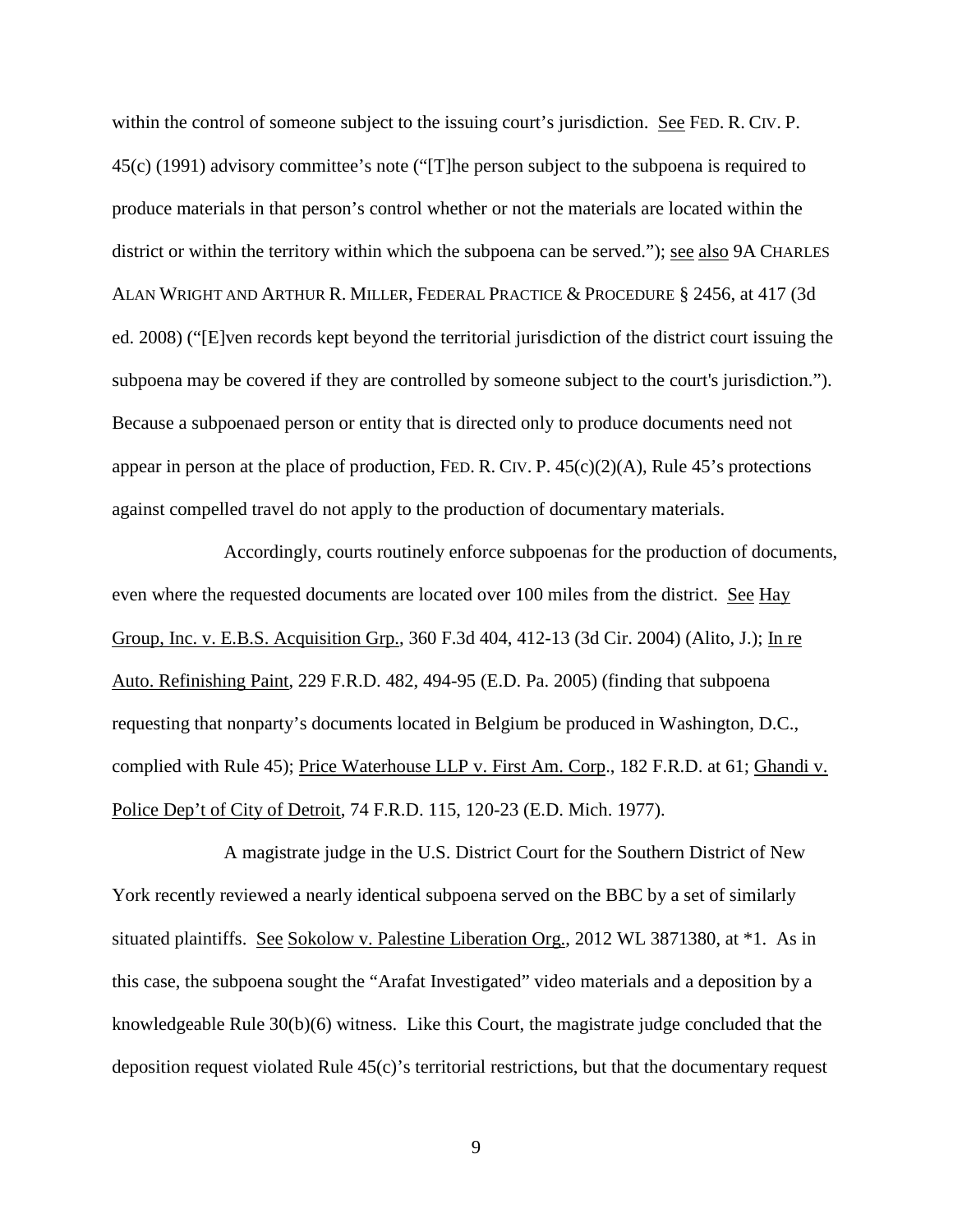was not barred by these restrictions. The magistrate judge therefore required the production of the documents, and he also modified the subpoena to direct the BCC to produce an affidavit confirming the authenticity of the subpoenaed recordings and their maintenance as business records. Id. at \*4. Such modification strikes this Court as consistent with Rule 45 and as a sensible and appropriate modification to the subpoena in order to permit plaintiffs to validate the authenticity of the requested documentary material.

## *B. Reporter's Privilege*

The Court turns now to another portion of Rule 45 that Judge Facciola did not have to reach, the provision directing an issuing court to "quash or modify a subpoena that ... requires disclosure of privileged or other protected matter, if no exception or waiver applies." FED. R. CIV. P.  $45(c)(3)(A)(iii)$ . The BBC argues that the outtakes requested by plaintiffs are subject to the qualified reporter's privilege under the First Amendment for materials gathered or generated by journalists in the course of their reporting. See BBC Opp. at  $2-3$  $2-3$ ,  $10<sup>2</sup>$ 

The reporter's privilege protects a journalist from being compelled to disclose his or her sources, or information obtained from those sources. See Clyburn v. News World Commc'ns, Inc., 903 F.2d 29, 35 (D.C. Cir. 1990); Zerilli v. Smith, 656 F.2d 705, 712-15 (D.C. Cir. 1981); Carey v. Hume, 492 F.2d 631, 636 (D.C. Cir. 1974). In Zerilli, the D.C. Circuit

<span id="page-9-0"></span><sup>&</sup>lt;sup>2</sup> The BBC appears to concede that only the outtakes could possibly be privileged. See BBC Opp. at 10 (describing only outtakes as privileged). This appears to be the only sensible position that it could take, as any reporter's privilege protecting the documentary itself must be considered waived upon the documentary's public broadcast.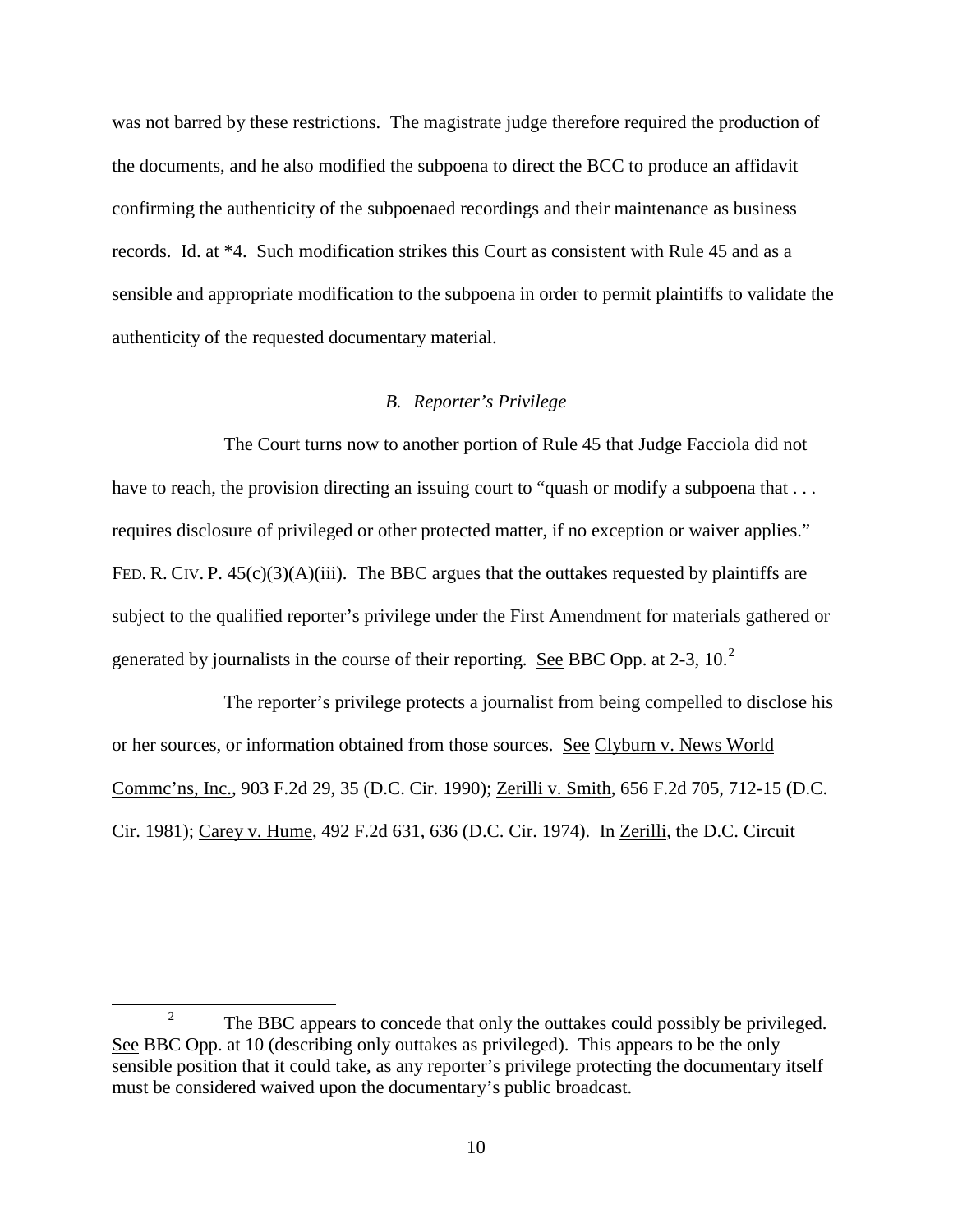expressly recognized the existence of a reporter's privilege in the context of civil litigation.<sup>[3](#page-10-0)</sup> It

held:

[W]hen striking the balance between the civil litigant's interest in compelled disclosure and the public interest in protecting a newspaper's confidential sources, we will be mindful of the preferred position of the First Amendment and the importance of a vigorous press. Efforts will be taken to minimize impingement upon the reporter's ability to gather news . . . Thus in the ordinary case the civil litigant's interest in disclosure should yield to the journalist's privilege.

Zerilli v. Smith, 656 F.2d at 712 (internal citations omitted).

The party asserting the reporter's privilege bears the burden of showing that the privilege applies in the particular case. CFTC v. McGraw-Hill Co., 507 F. Supp. 2d 45, 50 (D.D.C. 2007); CFTC v. McGraw-Hill Companies, Inc., 390 F. Supp. 2d 27, 32 (D.D.C. 2005); Hutira v. Islamic Republic of Iran, 211 F. Supp. 2d 115, 120 n.4 (D.D.C. 2002). Once the party invoking the privilege demonstrates its applicability, the burden shifts to the party seeking the information to show that on "the specific facts of the case," its interest outweighs the public interest in protecting the journalist's sources and information. Blumenthal v. Drudge, 186 F.R.D. 236, 244 (D.D.C. 1999) (quoting Zerilli v. Smith, 656 F.2d at 712). When balancing these competing interests, a court must evaluate (1) the "civil litigant's need for the information," *i.e.*, whether "the information sought goes to 'the heart of the matter,'" and (2) whether the litigant seeking the information has exhausted reasonable alternative sources of information. Zerilli v. Smith, 656 F.2d at 713-14 (internal quotation omitted); see also Lee v. Dep't of Justice, 413 F.3d 53, 59-61 (D.C. Cir. 2005) (applying Zerilli test); In re Slack, 768 F. Supp. 2d 189,

<span id="page-10-0"></span><sup>&</sup>lt;sup>3</sup> By contrast, the court has not recognized a reporter's privilege in the context of criminal prosecutions. See In re Grand Jury Subpoena, Judith Miller, 438 F.3d 1141, 1145-50 (D.C. Cir. 2006).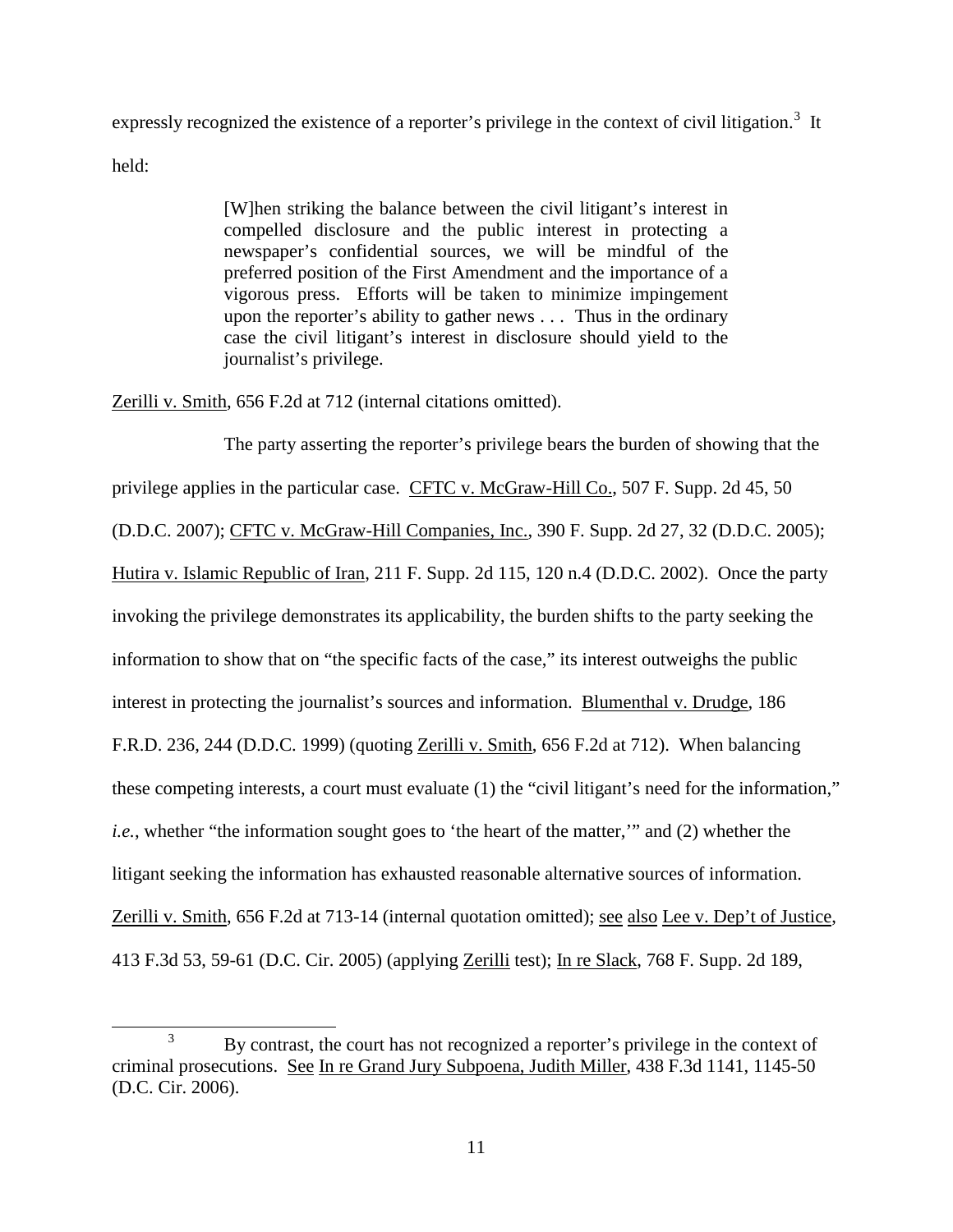194-95 (D.D.C. 2011) (same); In re Subpoena to Goldberg, 693 F. Supp. 2d 81, 85-87 (D.D.C.  $2010$ ) (same).<sup>[4](#page-11-0)</sup>

In Zerilli, the D.C. Circuit addressed a request for the names of confidential sources, and many of the justifications articulated in that decision deal with protecting a journalist's ability to provide assurances of confidentiality to his or her sources. See Zerilli v. Smith, 656 F.2d at 711-12. The judges of this Court have recognized, however, that the reporter's privilege may protect both confidential and nonconfidential information gathered by reporters. See In re Slack, 768 F. Supp. 2d at 194 (expressing concern that a contrary rule "would risk the symbolic harm of making journalists appear to be an investigative arm of the judicial system, the government, or private parties") (quoting Gonzales v. Nat'l Broadcasting Co., Inc., 194 F.3d 29, 35 (2d Cir.1999)); Tripp v. Dep't of Defense, 284 F. Supp. 2d 50, 54 (D.D.C. 2003); In re Subpoena to Goldberg, 693 F. Supp. 2d at 85; Hutira v. Islamic Republic of Iran, 211 F. Supp. 2d at 121. But where the requested information is not confidential, as in this case, "the risk of debilitating a journalist's ability to gather information is considerably diminished." In re Slack, 768 F. Supp. 2d at 194. "Consequently, the showing needed to overcome a reporter's privilege when the information sought is nonconfidential is 'less demanding than the showing required where confidential materials are sought.'" Id. (quoting Hutira v. Islamic Republic of Iran, 211 F. Supp. 2d at 120); see also NLRB v. Mortenson, 701 F. Supp. 244, 248-49 (D.D.C. 1988).

<span id="page-11-0"></span><sup>&</sup>lt;sup>4</sup> Not relevant here, the Zerilli court also noted that the litigant's interest in compelling disclosure will be heavier where the reporter himself is a party to the case. Zerilli v. Smith, 656 F.2d at 714.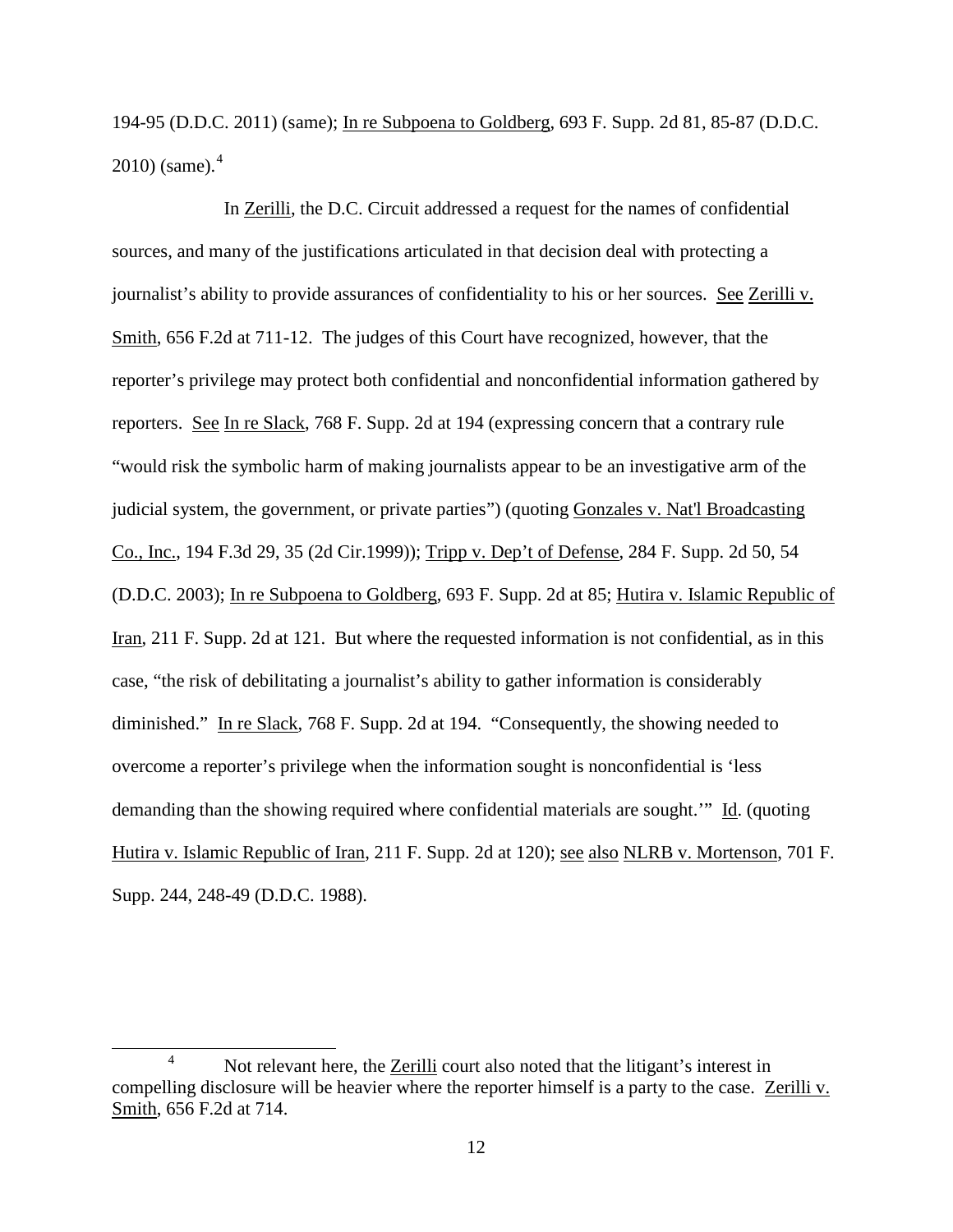1. The Requested Information Goes to the "Heart of the Matter"

The statements made by Al-Aqsa leader Zakaria Zubeidi and Fatah leader Ata

Abu Rumaileh in the 2003 documentary about the relationship between Al-Aqsa, Fatah, and the

PA/PLO bear directly on the nature of the relationships between those organizations in 2002.

Plaintiffs point to the following statement recorded in the broadcast documentary, in which

Rumaileh states that there is no distinction between the two organizations:

[BBC interviewer]: So explain to me, Fatah and the Al-Aqsa Martyrs Brigade, are they part of the same organization? Are you separate, are you together, how close are you?

Ata Abu Rumaileh (translation): Fatah has two sections: a military wing, led by the military and a political wing led by the politicians. But there is no difference between Fatah and the Al-Aqsa Martyrs Brigades.

Pls.' Obj., Ex. B at 21; see also Pls.' Reply at 12-13. Plaintiffs also draw the Court's attention to

statements by Zubeidi about carrying out orders from Yasser Arafat:

[BBC Interviewer]: When you captured the Governor of Jenin, did Yasser Arafat speak directly telling you to release him?

Zakaria Zubaidi (translation): Yes.

[Interviewer]: What did he say?

Zakaria Zubaidi (translation): We don't question his decisions. They're carried out first, and discussed later.

Pls.' Obj., Ex. B at 18; see also Pls.' Reply at 13.

These excerpts from the broadcast documentary show that the requested

information goes to the heart of plaintiffs' theory of liability, *i.e*., that the PA-PLO supported and

controlled Al-Aqsa during the relevant time period. Furthermore, plaintiffs have demonstrated

that their need for the information is far from merely speculative. CFTC v. McGraw-Hill Co.,

507 F. Supp. 2d at 50-51.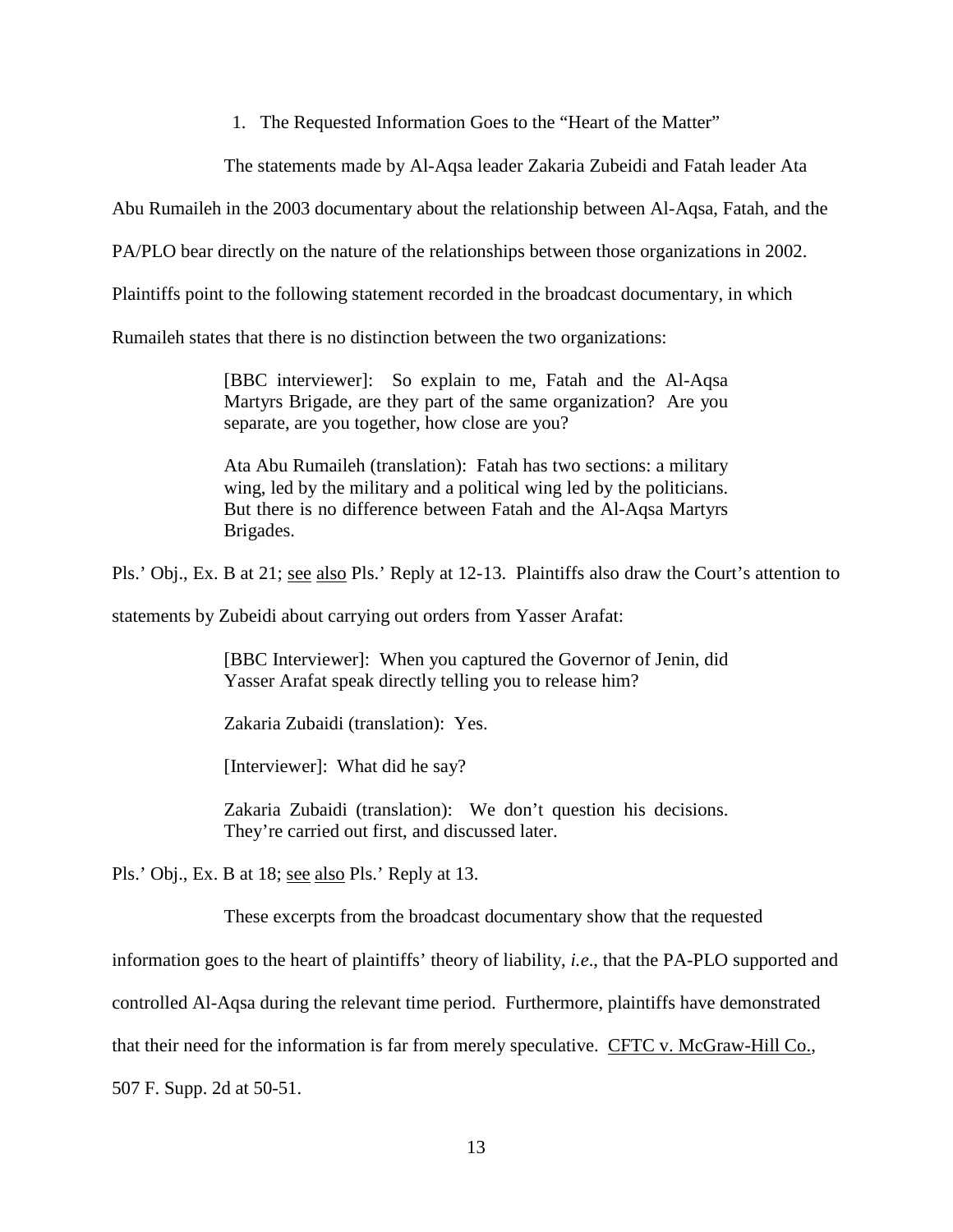2. Plaintiffs Have Exhausted Reasonable Alternative Sources of Information

Plaintiffs also have shown that they cannot reasonably obtain the subpoenaed information from other sources. Rumaileh and Zubeidi reside outside of the United States and are not subject to this Court's jurisdiction. Plaintiffs' counsel has attested to unsuccessful efforts to track down and interview Zubeidi in the West Bank town of Jenin. See Pls.' Reply at 15-16. Although the BBC notes that plaintiffs have made no effort to request this Court's assistance to secure the testimony of either Zubeidi or Rumaileh, BBC Opp. at 14-15, the Court is not convinced that depositions of these individuals are available at all, let alone "reasonably" so. See Carey v. Hume, 492 F.2d at 639 ("[L]itigants [need not] be made to carry wide-ranging and onerous discovery burdens where the path is . . . ill-lighted.").

The BBC points to other evidence of the connection between the PA/PLO and Al-Aqsa, asserting that "[t]he underlying information is clearly obtainable from other sources." BBC Opp. at 16. The BBC argues that it is possible that plaintiffs will meet their evidentiary burden through different types of evidence, such as documents on the PA's website and reports issued by the PA, documents released by Israel, and court documents from the trial of Tamer Rimawi, who was convicted of murdering Ms. Klieman. Id. But the BBC does not point to reasonably available sources of statements or testimony from other Al-Aqsa or Fatah leaders about the nature of the relationship between the PA/PLO and Al-Aqsa. Such evidence may well be crucial to plaintiffs' ability to prove their case.

#### 3. Plaintiffs Have Made the Requisite Showing to Overcome the Qualified Reporter's Privilege

The Court recognizes the vital function of newsgathering organizations and acknowledges the threats to journalists' safety and their ability to collect information if they are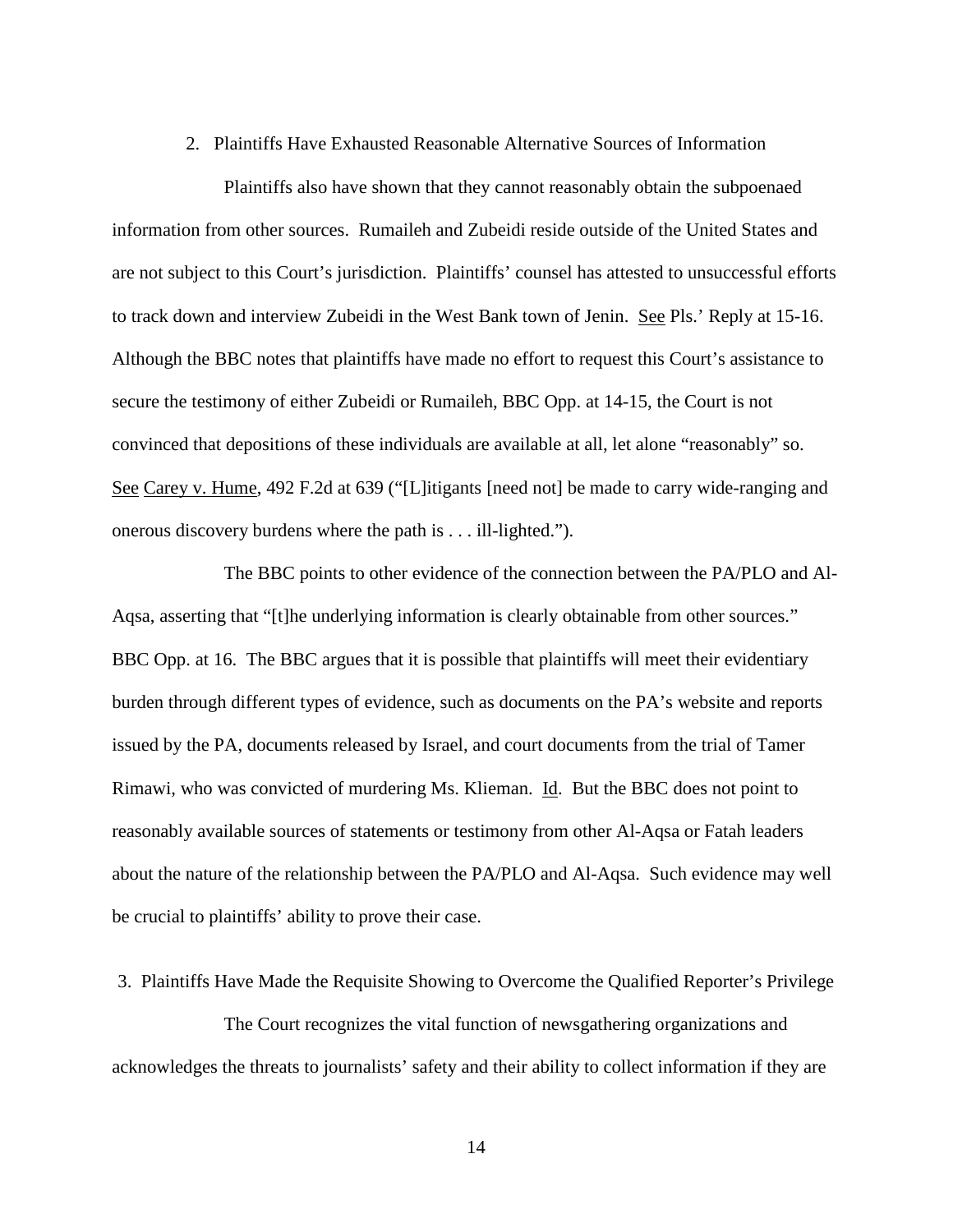perceived as readily handing over information to the courts. But the importance of this consideration is weaker where, as here, a reporter's source agrees to openly participate in a recorded interview, with the understanding that portions of the interview will be broadcast by a major news network. And in light of the relevance of the requested information to the contested issues in this case, the fact that this information is not confidential, and the lack of reasonable alternative sources, the Court concludes that plaintiffs have met their burden to overcome the reporter's privilege.

## *C. Relevance or Admissibility?*

Finally, the BBC contends that the subpoena should be quashed because the evidence sought would not be admissible at trial and therefore should not be compelled. BBC Opp. at 2-3. The BBC's argument, however, is completely undercut by the language of the Federal Rules of Civil Procedure, which permit parties to "obtain discovery regarding any nonprivileged matter that is relevant to any party's claim or defense." FED. R. CIV. P. 26(b)(1). And the Rule expressly states that "[r]elevant information *need not be admissible* at the trial if the discovery appears reasonably calculated to lead to the discovery of admissible evidence." Id. (emphasis added); see also 9A WRIGHT & MILLER § 2459, at 439-41 (judge need not pass on admissibility of documents "if there is any ground on which they might be relevant"). The key inquiry is the *relevance* of the information to the issues in the case, not its eventual admissibility at trial. As the D.C. Circuit has noted:

> [T]he test of relevancy for purposes of discovery under Fed. R. Civ. P.  $26(b)(1)$  is broader than the test for admissibility at trial, as the Rule specifically provides. Hence, a party may discover information which is not admissible at trial if such information will have some probable effect on the organization and presentation of the moving party's case.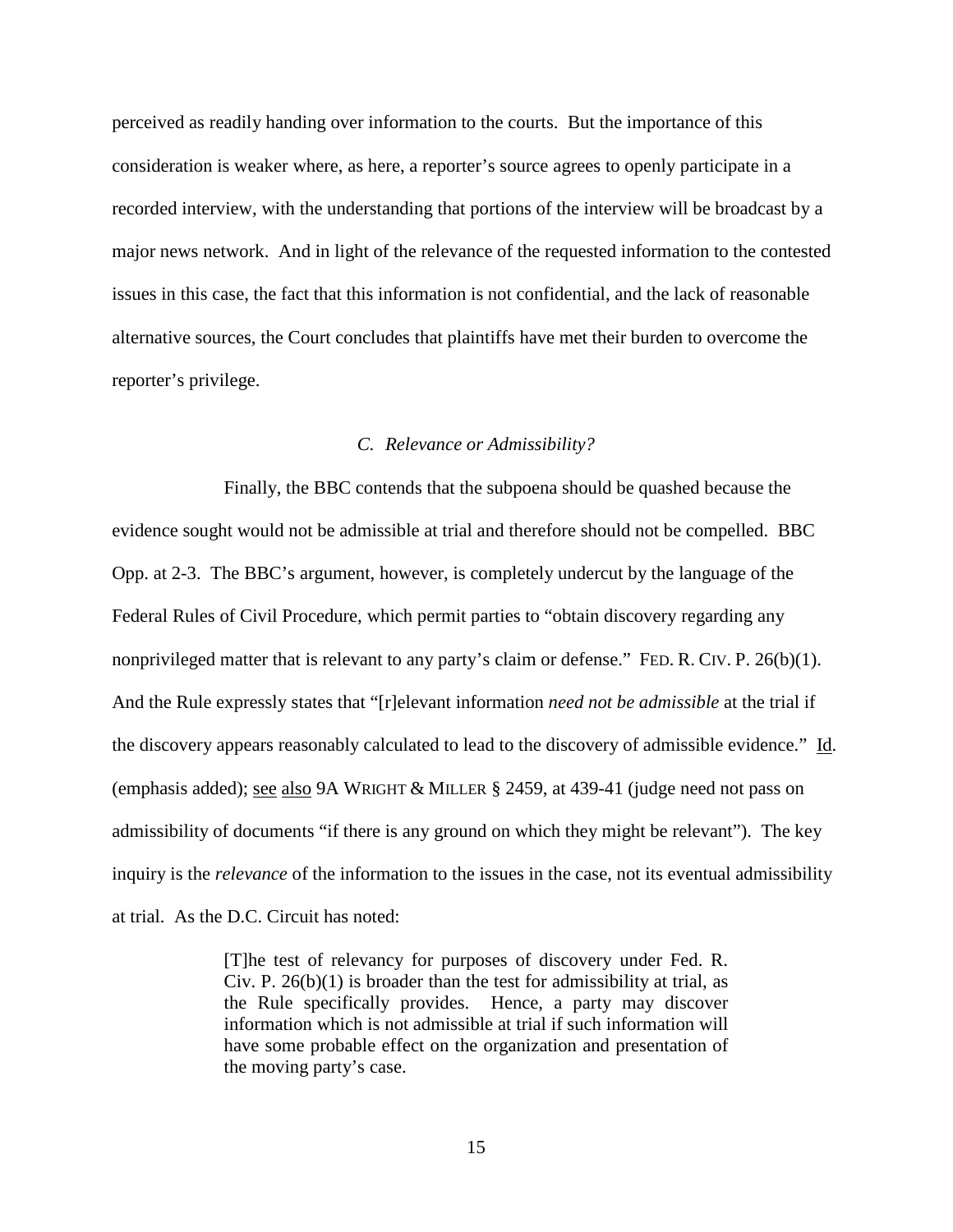Smith v. Schlesinger, 513 F.2d 462, 472-73 (D.C. Cir. 1975) (internal citations omitted).

Relevance under Rule 26 thus "has been construed broadly to encompass any matter that bears on, or that reasonably could lead to other matter that could bear on, any issue that is or may be in the case." Jewish War Veterans of the United States of America, Inc. v. Gates, 506 F. Supp. 2d 30, 41-42 (D.D.C. 2007) (quoting Oppenheimer Fund, Inc. v. Sanders, 437 U.S. 340, 351 (1978)); see also Food Lion, Inc. v. United Food & Commer. Workers Int'l Union, AFL-CIO-CLC, 103 F.3d 1007, 1012 (D.C. Cir. 1997) ("Generally speaking, 'relevance' for discovery purposes is broadly construed.").

As discussed above, the information disclosed in the documentary is unquestionably relevant to plaintiffs' claims. Even if the statements made therein are eventually excluded as hearsay, they are nonetheless "reasonably calculated to lead to the discovery of admissible evidence," FED. R. CIV. P. 26(b)(1), since "hearsay, while inadmissible itself, may suggest testimony which properly may be proved." Nakajima v. General Motors Corp., 857 F. Supp. 100, 104-05 n.10 (D.D.C. 1994) (quoting FED. R. CIV. P. 26 advisory committee's note); see also 8 CHARLES ALAN WRIGHT, ARTHUR R. MILLER, AND RICHARD L. MARCUS, FEDERAL PRACTICE AND PROCEDURE § 2008, at 145-46 (3d ed. 2010) ("The fact that the information sought is hearsay or is otherwise inadmissible at trial does not bar discovery if it is relevant to the subject matter of the action and there is a reasonable possibility that the information sought may provide a lead to other evidence that will be admissible."). The Court therefore rejects the BBC's contention that the purported inadmissibility of the requested information provides a basis for quashing plaintiffs' subpoena.

For the foregoing reasons, the Court will sustain in part and overrule in part plaintiffs' objection to Magistrate Judge Facciola's Memorandum Order. The section of Judge